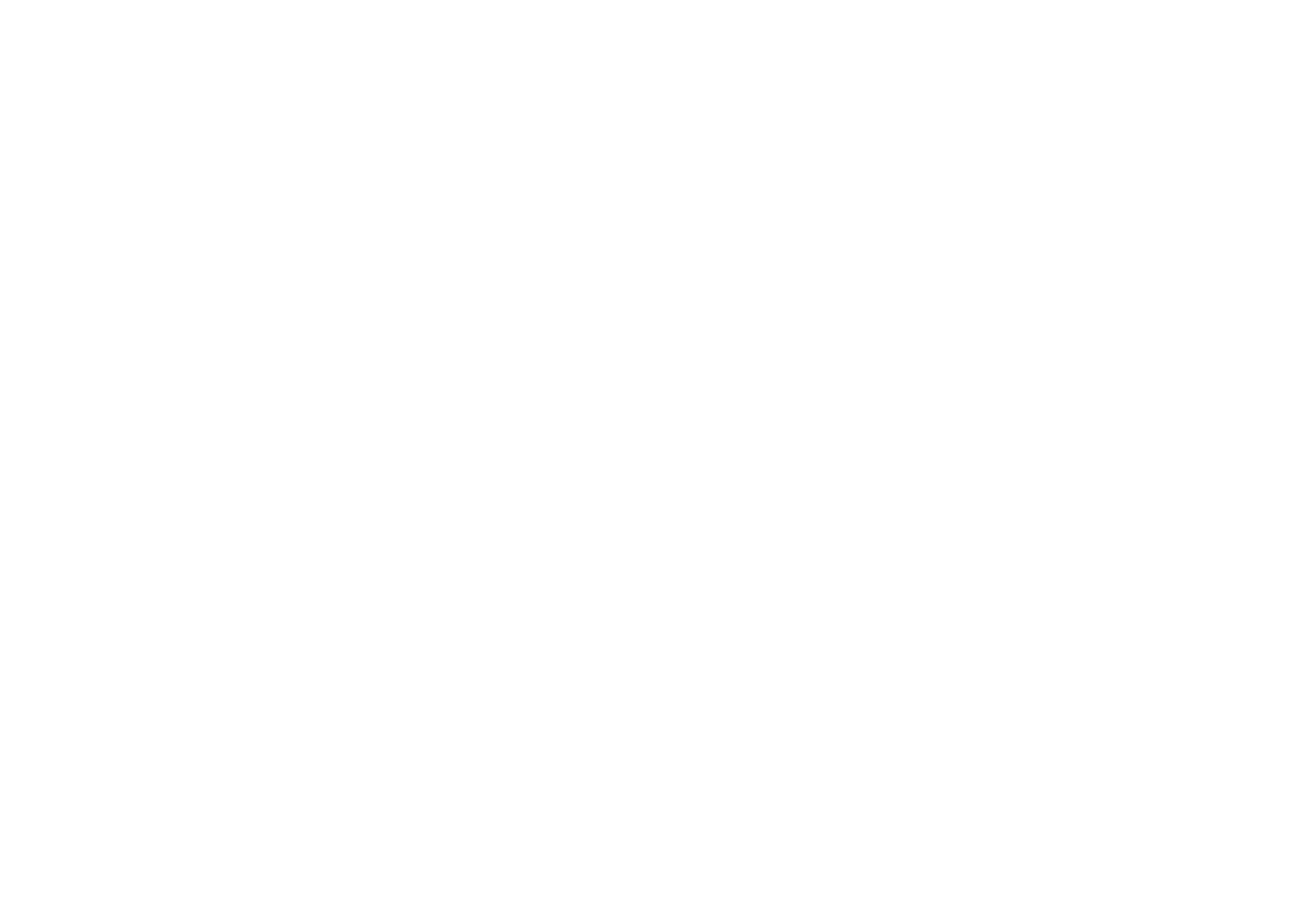**If you have any questions regarding the operation** or what to expect afterwards please do discuss them with either the ward nurses or a member of your consultant's team.

### **Contact numbers**

Following your recent MRI scan and consultation with your spinal surgeon, you have been diagnosed with a narrowing of your cervical spinal canal (cervical stenosis). This is usually related to wear and tear of the spine. The spinal cord is compressed by bone spurs (osteophytes) that consequently narrow the spinal canal and this pressure can damage the spinal cord (myelopathy).

Myelopathy is a generally progressive condition that develops slowly and is most commonly caused by spinal stenosis. Symptoms may not progress for years and then difficulties with coordination may suddenly increase.



**MRI image showing cervical stenosis**

Most patients first visit their doctor with symptoms of spinal stenosis at about the age of 60 or so. Often it is the symptoms of arm pain, tingling, weakness or numbness that prompts someone with this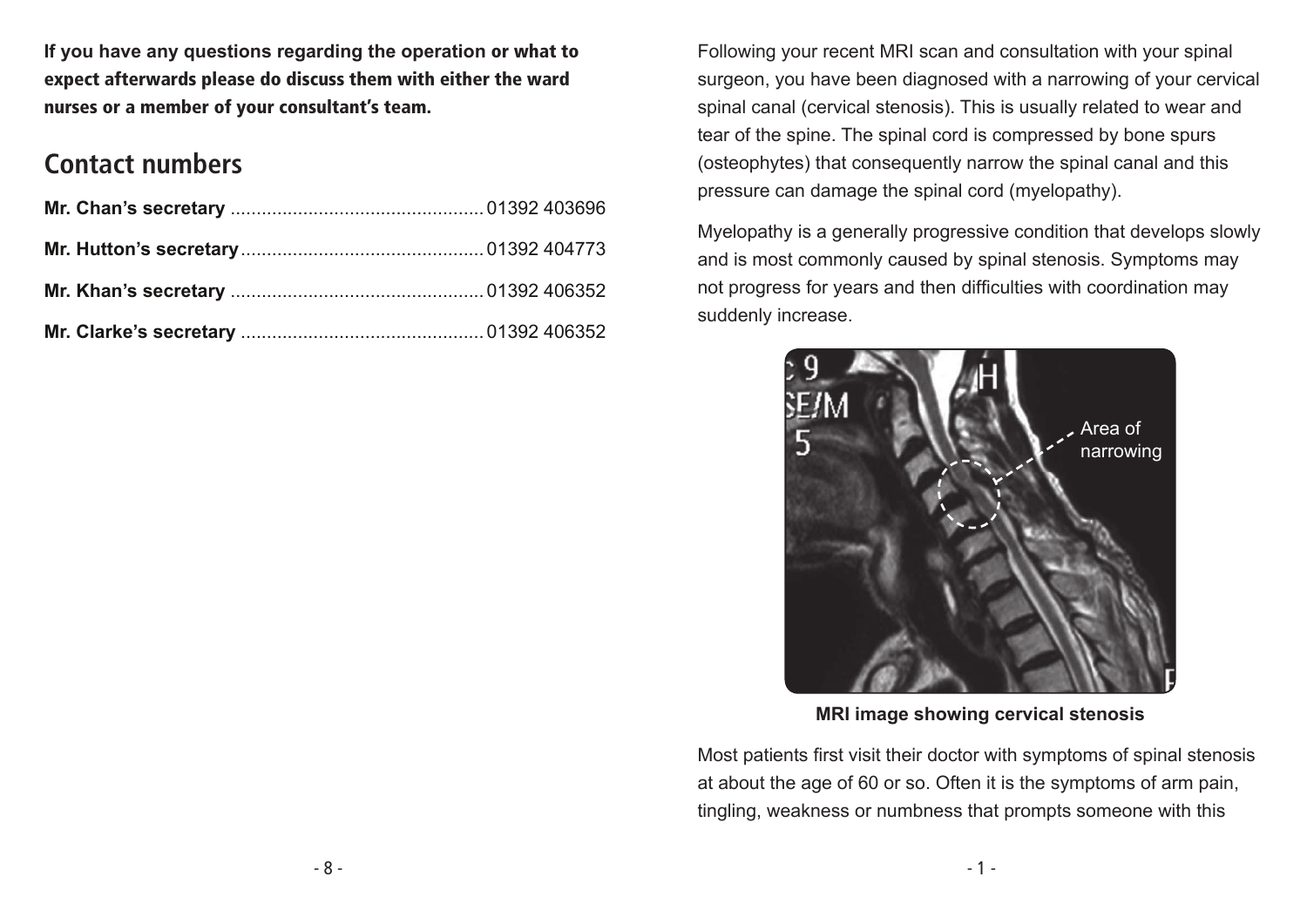condition to seek medical treatment and then the myelopathy is discovered through medical history and physical examination.

Unfortunately, most conservative treatments (manipulation, physiotherapy, medication or injections) are unlikely to be of much benefit and the symptoms rarely improve without surgery to relieve the pressure from the affected area.

# **About the operation**

The objective of surgery is to remove the bony arch (lamina) off the back of the spine to give the spinal cord more room. The operation is performed under general anaesthetic (so you are fully asleep).

Because surgery is performed with the patient lying on their front, it is necessary to apply temporary pins in the skull, attached to a special clamp, which enable the patient's head to be securely suspended over the operating table. These pins are removed immediately after the procedure (before you wake up).

First, the skin incision is made in the midline of the back of the neck and the muscles are lifted off the bony arch (lamina). A highspeed burr (like a dentist's drill) can be used to make a trough in the lamina. The lamina can then be removed to allow the spinal cord to 'float' backwards to give it more room.

The results of the surgery are variable since some people have more extensive disease than others. The main aim of surgery is to stop the progression of the condition. After surgery some patients may regain:

# **Driving**

When to resume driving after surgery does depend on the individual situation. If you have no altered sensation or weakness in your legs or hands and you can move your head around freely, then you may resume driving following surgery if you feel safe to do so. This will usually be 6 weeks after surgery.

# **Recreational activities**

Walking is the best activity to do following your surgery. Any other sports should be avoided until you can discuss them with your consultant during your follow-up appointment.

# **Lifting and carrying**

Heavy lifting and carrying should be avoided for 12 weeks.

### **Work**

You will usually be off work for 6 weeks. This may be longer depending on your type of work. The hospital can give you a certificate or you can ask your GP.

### **Follow-up**

We will send you an appointment to attend the clinic 6-8 weeks after your operation.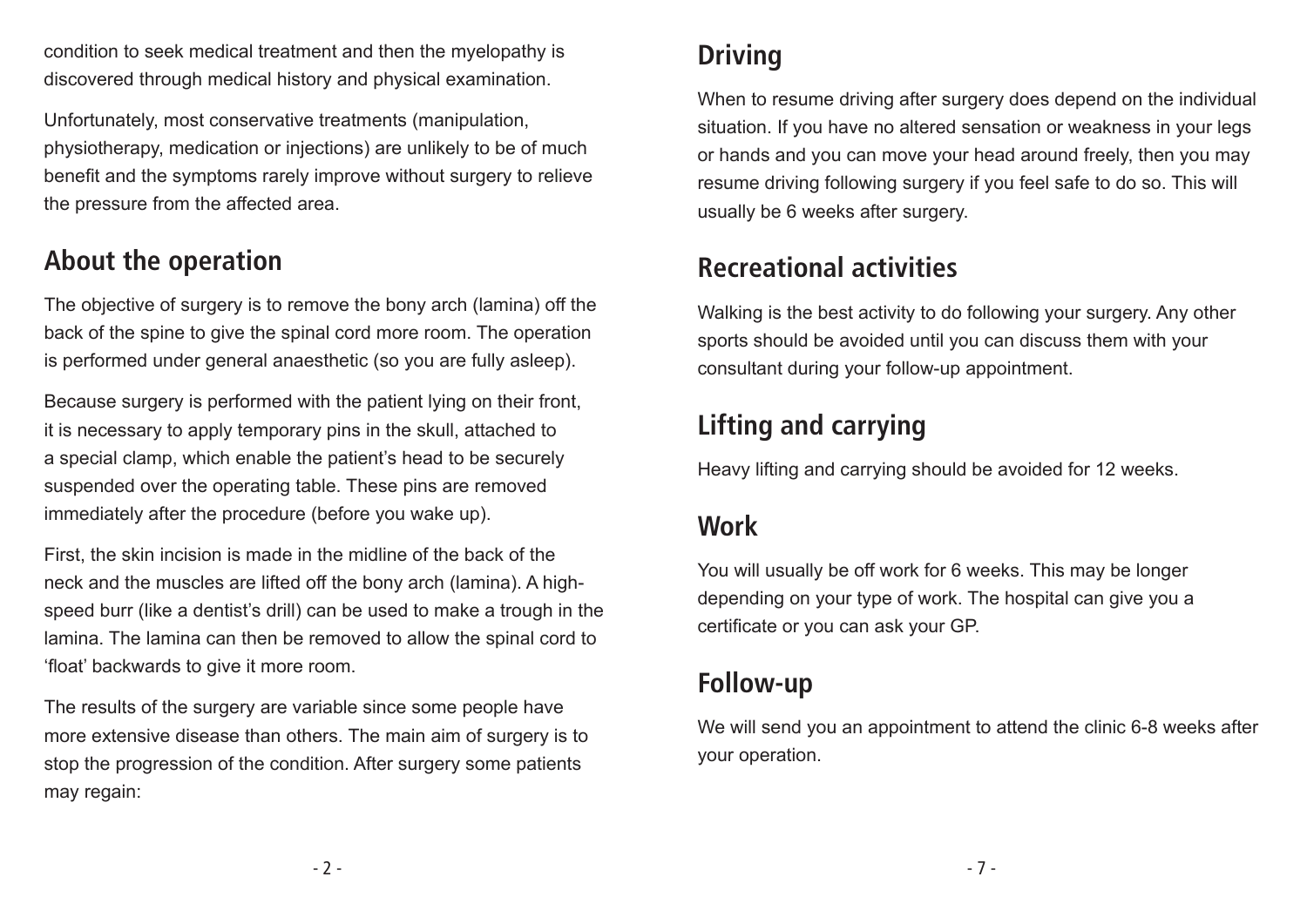Usually on the first day after your operation your physiotherapist will help you out of bed. They will also show you the correct way to move safely.

# **Going home**

You will normally be allowed to leave hospital when you and your physiotherapist are happy with your mobility. This tends to be 1-4 days after your operation.

Please arrange for a friend or relative to collect you, as driving yourself or taking public transport is not advised in the early stages of recovery. If you are likely to require a hospital car please inform one of the nurses as soon as possible.

#### **Wound care**

Your wound may be closed with clips or a suture that runs beneath the skin. You may shower when you get home but bathing should be avoided for two weeks, until the wound is completely dry. If a dressing is required then a simple dry dressing from the pharmacist (chemist) is sufficient.

#### **Please contact your GP to report any of the following:**

- Redness around the wound
- Wound leakage
- **High body temperature**

The ward staff will inform you if you need to see a district nurse for any attention to the wound.

- modest improvement in their hand function and walking capabilities;
- less numbness in their hands. (If there is a lot of numbness prior to the surgery, it probably won't go away completely.)

**If the surgery simply prevents progression of the spinal cord damage (myelopathy) and there is no loss of function due to the surgery, both the patient and the surgeon should consider it successful.**

Sometimes, to add stability to the spine following decompression, a cervical plate or rod can be placed on the side of the spine and attached using screws. The screws are angled out into the bone,

away from the spinal canal, into what is known as the lateral mass. This is often in conjunction with a fusion using bone graft.



**X-ray showing rod and screws in cervical spine**